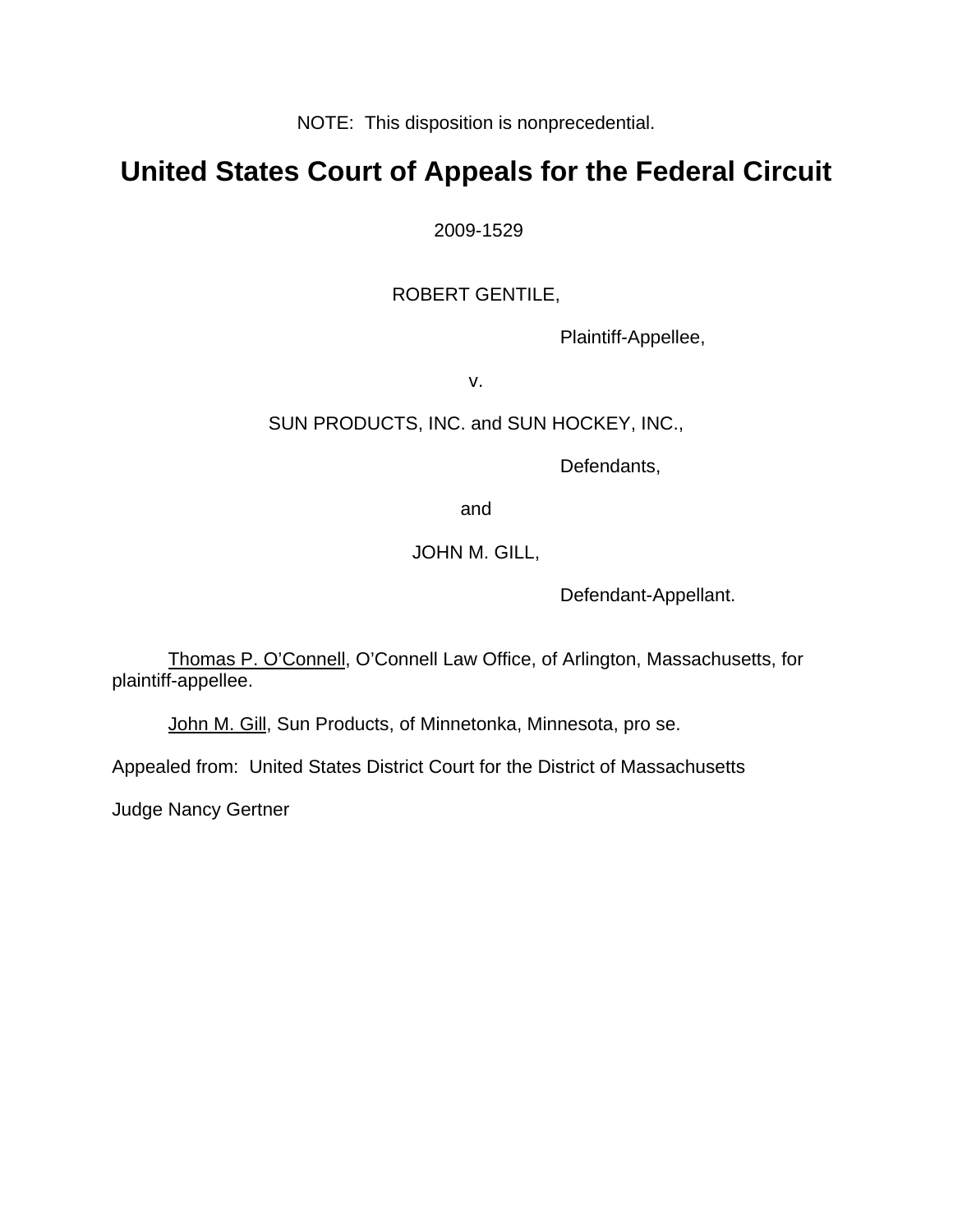NOTE: This disposition is nonprecedential

# **United States Court of Appeals for the Federal Circuit**

2009-1529

## ROBERT GENTILE,

Plaintiff-Appellee,

v.

## SUN PRODUCTS, INC. and SUN HOCKEY, INC.,

Defendants,

and

JOHN M. GILL,

Defendant-Appellant.

Appeal from the United States District Court for the District of Massachusetts in case no. 1:05-CV-11885, Judge Nancy Gertner.

> DECIDED: April 6, 2010 \_\_\_\_\_\_\_\_\_\_\_\_\_\_\_\_\_\_\_\_\_\_\_\_\_\_

> \_\_\_\_\_\_\_\_\_\_\_\_\_\_\_\_\_\_\_\_\_\_\_\_\_\_

Before MICHEL, Chief Judge, MAYER and LINN, Circuit Judges.

PER CURIAM.

John M. Gill ("Gill") appeals the decision of the United States District Court for the

District of Massachusetts denying his motion for a new trial. Because we conclude that

the district court did not abuse its discretion by denying Gill's motion, we affirm.

I. Background

Robert Gentile ("Gentile") is the inventor and owner of U.S. Patent No. 5,722,906

("the '906 Patent"), which discloses a street hockey ball partially filled with non-toxic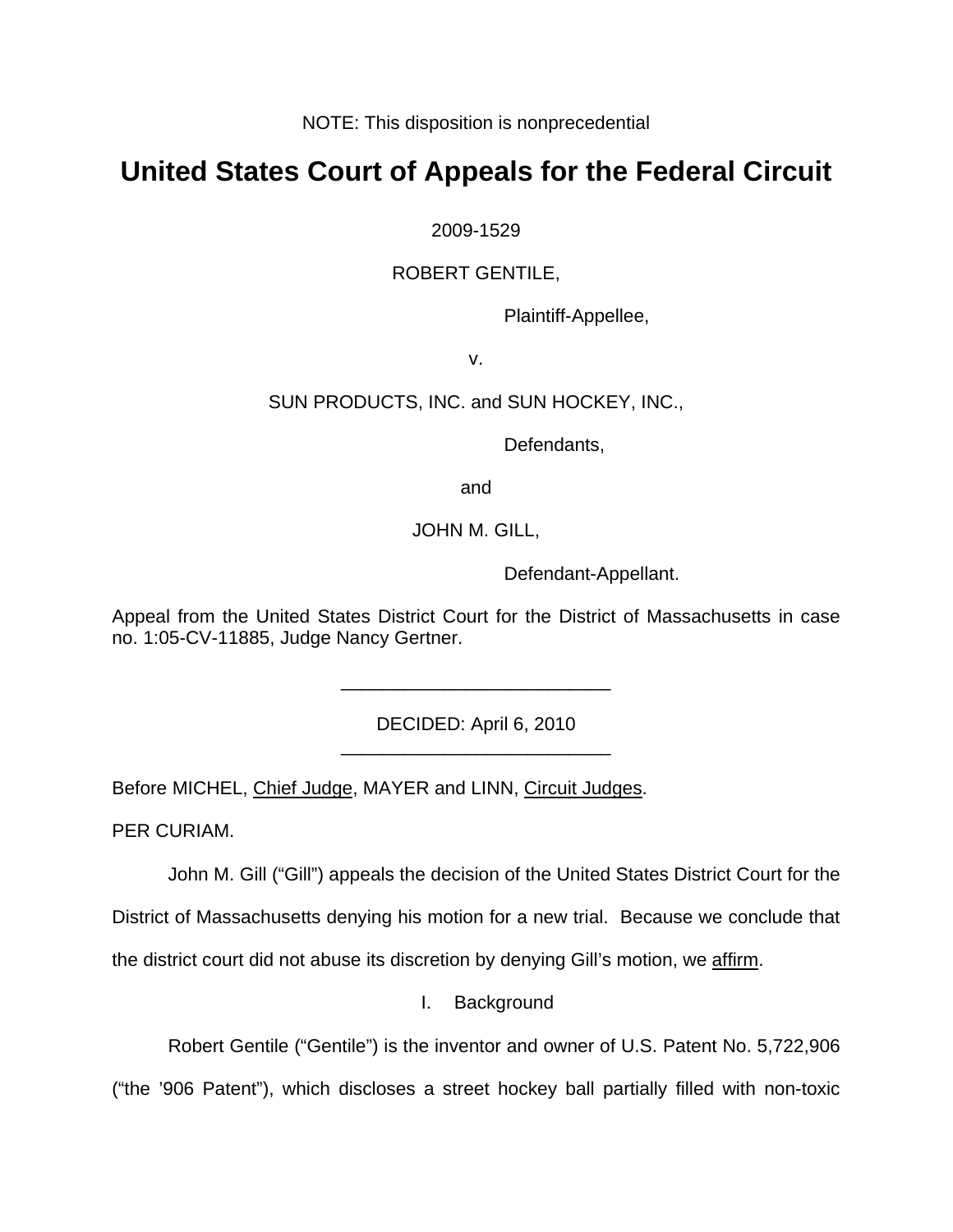liquid antifreeze. Gentile initiated this action, claiming that Sun Products, Inc. and Sun Hockey, Inc. (collectively "Sun") sold balls that infringe the '906 Patent and induced Franklin Sports, Inc. ("Franklin") to sell infringing balls by executing a licensing agreement with Franklin. Gentile also asserted that Gill, Sun's president and sole shareholder, infringed the '906 Patent by virtue of his control over Sun. Defendants Sun and Gill moved to dismiss the complaint, arguing in relevant part that the doctrine of laches barred the suit and that the court could not hold Gill personally liable for infringement. The district court declined to dismiss the infringement claims and concluded that Gill could be held personally liable for infringement.

Gentile moved for summary judgment of no invalidity and infringement of the '906 Patent. The defendants did not raise any specific objections to Gentile's request for summary judgment of no invalidity. The district court entered summary judgment in favor of Gentile, adopting the validity analysis from an earlier action between Gentile and Franklin, Gentile v. Franklin Sports, Inc., 211 F. Supp. 2d 334 (D. Mass. 2002) ("Gentile I"). In that litigation, the district court concluded that the '906 Patent was not invalid and that street hockey balls sold by Franklin infringed the patent. Gentile and Franklin settled the suit in 2005 before any damages assessment by the district court.

 In this case, the court initially declined to grant summary judgment of infringement, but after Gentile moved the court to reconsider its decision, the court invited the parties to submit further briefing on the issue. After reviewing the parties' submissions, the court granted Gentile's motion for summary judgment of infringement. The court concluded that the balls sold by Sun infringed the '906 Patent and that the defendants had induced Franklin to manufacture and sell infringing balls, noting that the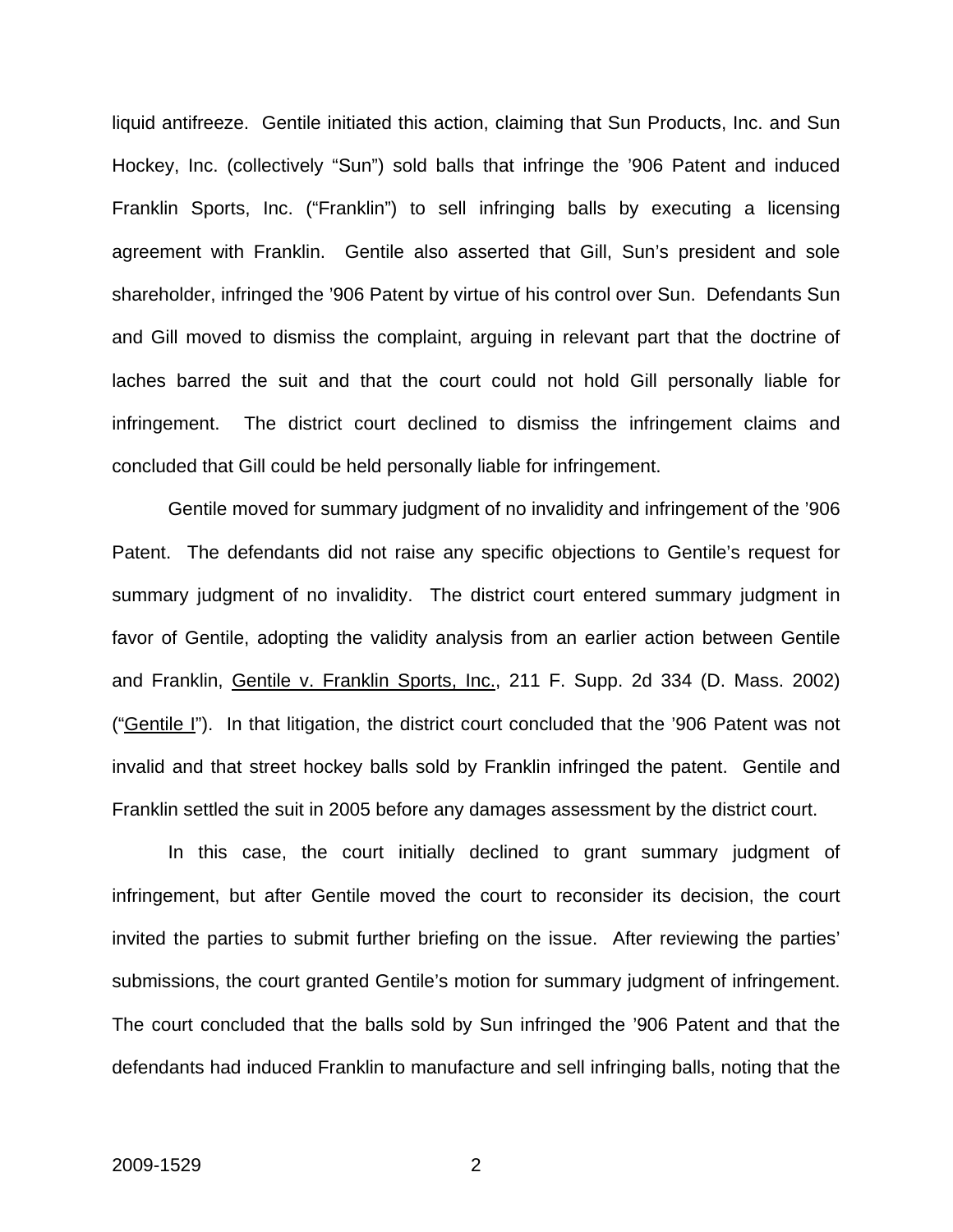court had already determined in Gentile I that the balls produced by Franklin infringed the '906 Patent. The defendants did not challenge the court's reliance on this finding.

 The parties consented to a bench trial on the remaining issues of damages and willful infringement. Before the trial began, Sun and Gill's counsel withdrew, and the court entered a default judgment against Sun after the companies failed to secure new counsel. Gill chose to proceed pro se. After a three day trial, the court found that Gill had either destroyed or withheld records concerning the number of balls Sun had produced. Because of Gill's conduct, the court inferred that Sun had produced 930,221 balls, the number of balls that Franklin, a larger company, had produced in the relevant period. The court concluded that Gentile was entitled to damages for 1,860,442 balls the sum of the 930,221 balls Franklin produced and the 930,221 balls the court inferred that Sun produced—at a reasonable royalty of \$0.34 per ball, for a total of \$632,550.28 in damages. The court found that Gill had willfully infringed the '906 Patent and trebled the damages award.

 Gill moved for a new trial on numerous grounds, and the district court denied Gill's motion. Gill appeals only the court's denial of the motion for new trial. We have jurisdiction under 28 U.S.C. § 1295(a)(1).

#### II. Discussion

 Gill contends on appeal that the district court wrongly decided several of the grounds presented in his motion for a new trial. We address only the issues raised on appeal and do not consider any other issues underlying the district court's judgment. Those issues are not properly before us. Creedon v. Loring, 249 F.2d 714, 717 (1st Cir. 1957) ("[A]n appeal from an order denying a new trial . . . must be limited to urging the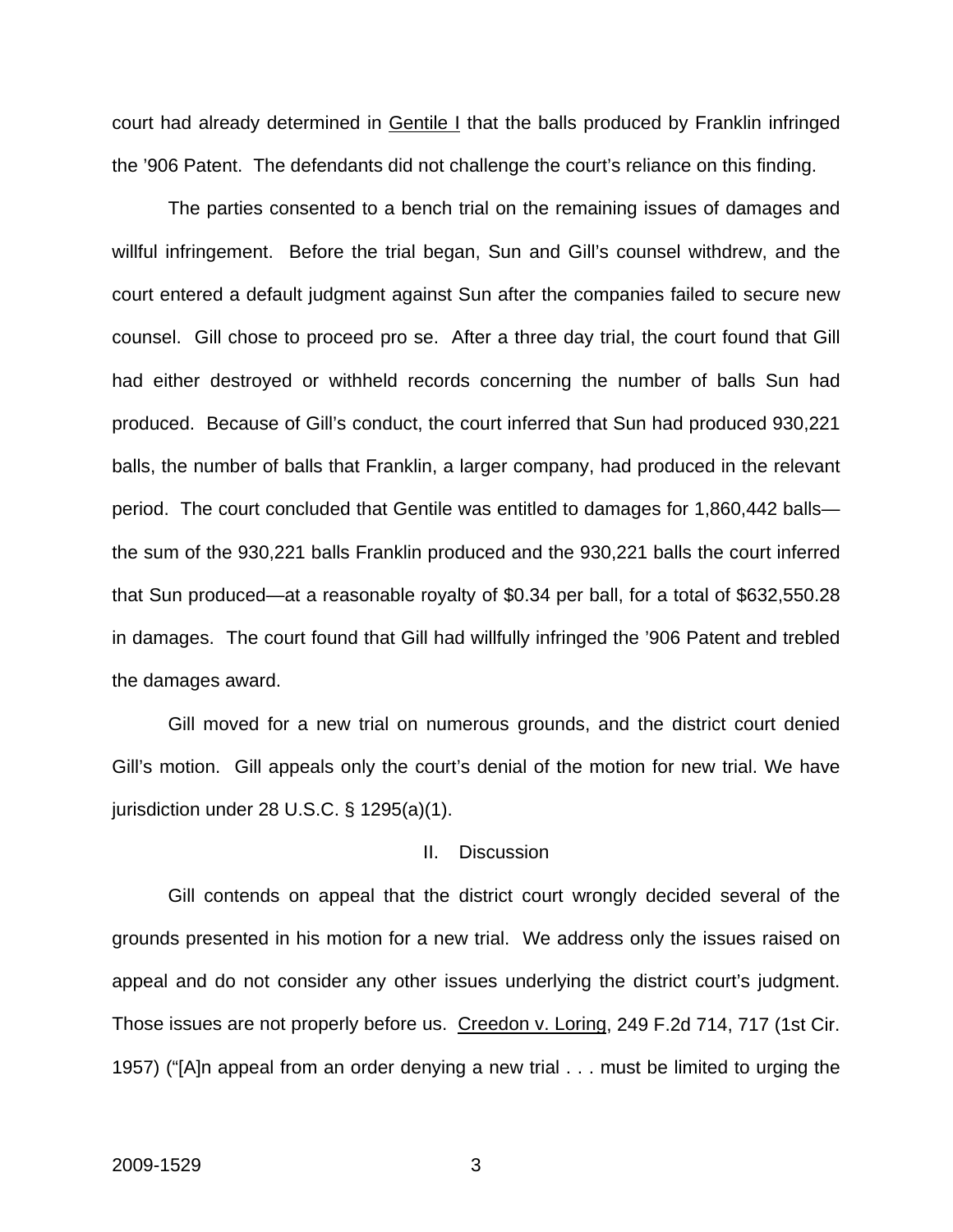alleged errors on which the motion for new trial was based; it is not open to appellant to urge other alleged errors at the trial which might have been presented on an appeal from the original judgment itself."). Gill argues first that "[t]he long delay in bringing the action should have time barred this case." Gill next contends that the district court's adoption of its findings and analysis in Gentile I was improper because Gill was not aware of that action and did not participate in it. Third, Gill argues that the balls produced by Franklin do not infringe the '906 Patent because the balls contain saltwater and the asserted claim recites a ball containing antifreeze. Fourth, Gill contends that there is no evidence to support the district court's damages award. Finally, Gill contends that the district court did not consider his pro se status when determining whether to treble the damages award. We address each of these arguments in turn.

 We review a denial of a motion for a new trial under the law of the applicable regional circuit, here, the First Circuit. Amgen Inc. v. F. Hoffman-La Roche Ltd., 580 F.3d 1340, 1368 (Fed. Cir. 2009). The First Circuit reviews a district court's refusal to grant a new trial for "manifest abuse of discretion." Seahorse Marine Supplies, Inc. v. P.R. Sun Oil Co., 295 F.3d 68, 82 (1st Cir. 2002).

 We see no such abuse of discretion here. As for laches, Gill essentially repeats the argument raised in his motion before the district court. The district court considered this argument and concluded that Gentile had a valid excuse for the delay in bringing this action—Gentile was asserting the '906 Patent against Franklin in Gentile I. See Vaupel Texilmaschinen KG v. Meccanica Euro Italia S.P.A., 944 F.2d 870, 877 (Fed. Cir. 1991) ("A patent owner may avoid the consequences of what would otherwise be an unreasonable delay in filing suit by establishing that he or she was engaged in 'other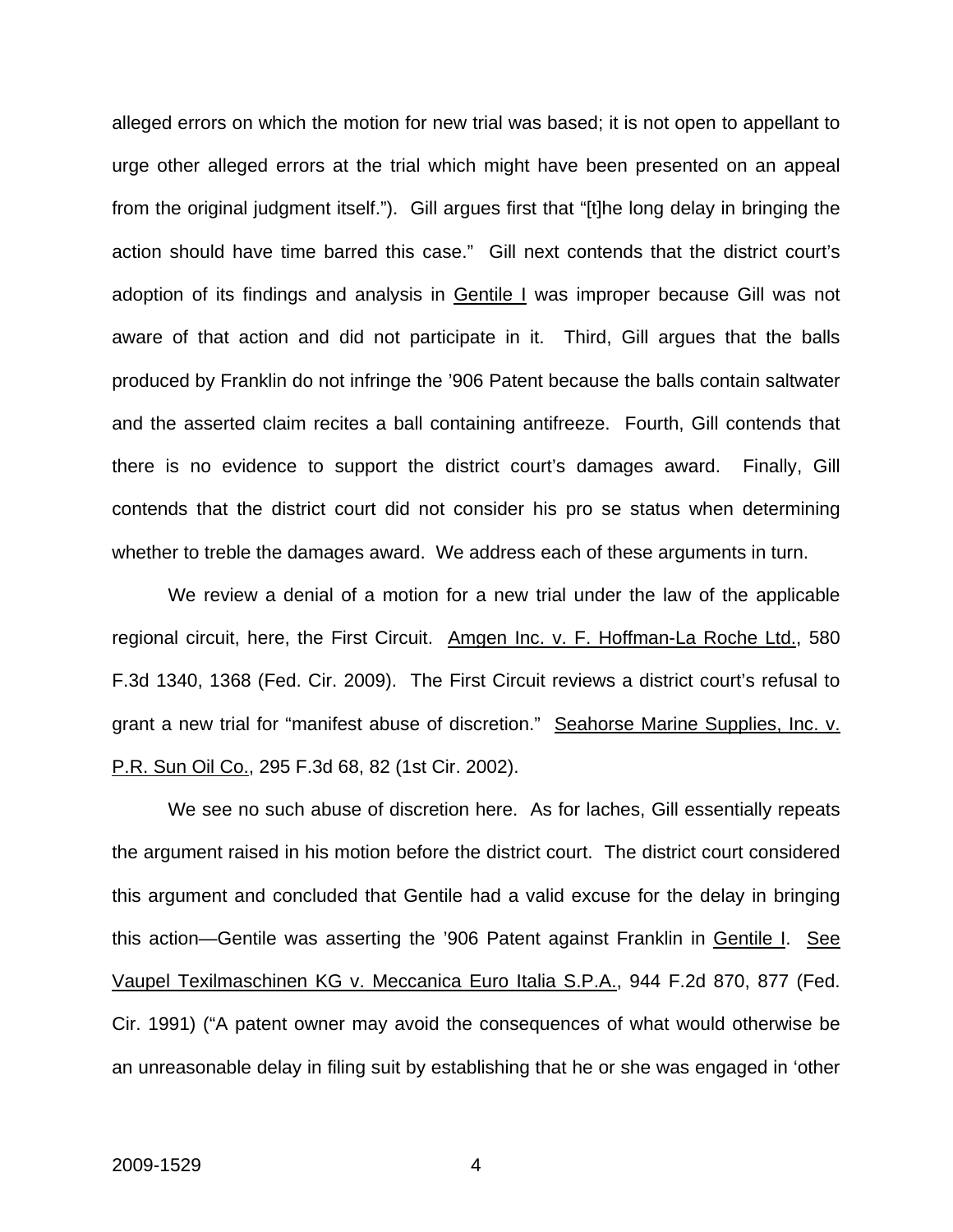litigation.'"). Other than a conclusory assertion that Gentile's suit is time barred, Gill makes no argument and points to no evidence that calls into question the district court's acceptance of the Franklin litigation as justification for the delay.

Gill's argument that he was unaware of the Gentile I lawsuit is equally unavailing. As an initial matter, the record belies this contention. During the Gentile I litigation, Franklin brought a third-party claim against Sun, making both Sun and Gill aware of the lawsuit. Regardless of whether Gill knew of the suit or participated in it, Gill had ample opportunity to contest the district court's reliance on its findings in Gentile I and failed to do so. In particular, Gill did not contest the district court's adoption of its finding that Franklin's street hockey balls infringed the '906 Patent. Nor did Gill challenge the district court's adoption of its earlier validity analysis of the patent.

 We find no merit in Gill's contention that there was insufficient evidence to support the district court's damages award. Franklin's records established the number of infringing balls that it produced, and the court was forced to estimate the number of balls Sun produced because Gill either destroyed or withheld the relevant records. Gill cannot complain that the court lacked an evidentiary basis for this portion of its damages award when Gill was responsible for destroying or withholding the pertinent evidence. See Beatrice Foods Co. v. New Eng. Printing & Lithographing Co., 899 F.2d 1171, 1175 (Fed. Cir. 1990) ("An infringer can not destroy the evidence of the extent of its wrongdoing and limit its liability to that which it failed to destroy."). Gill also questions whether the damages award improperly compensates Gentile for balls distributed by Franklin that were already the subject of the settlement agreement in Gentile I. The difficulty with this argument is that the district court was never provided any evidence to